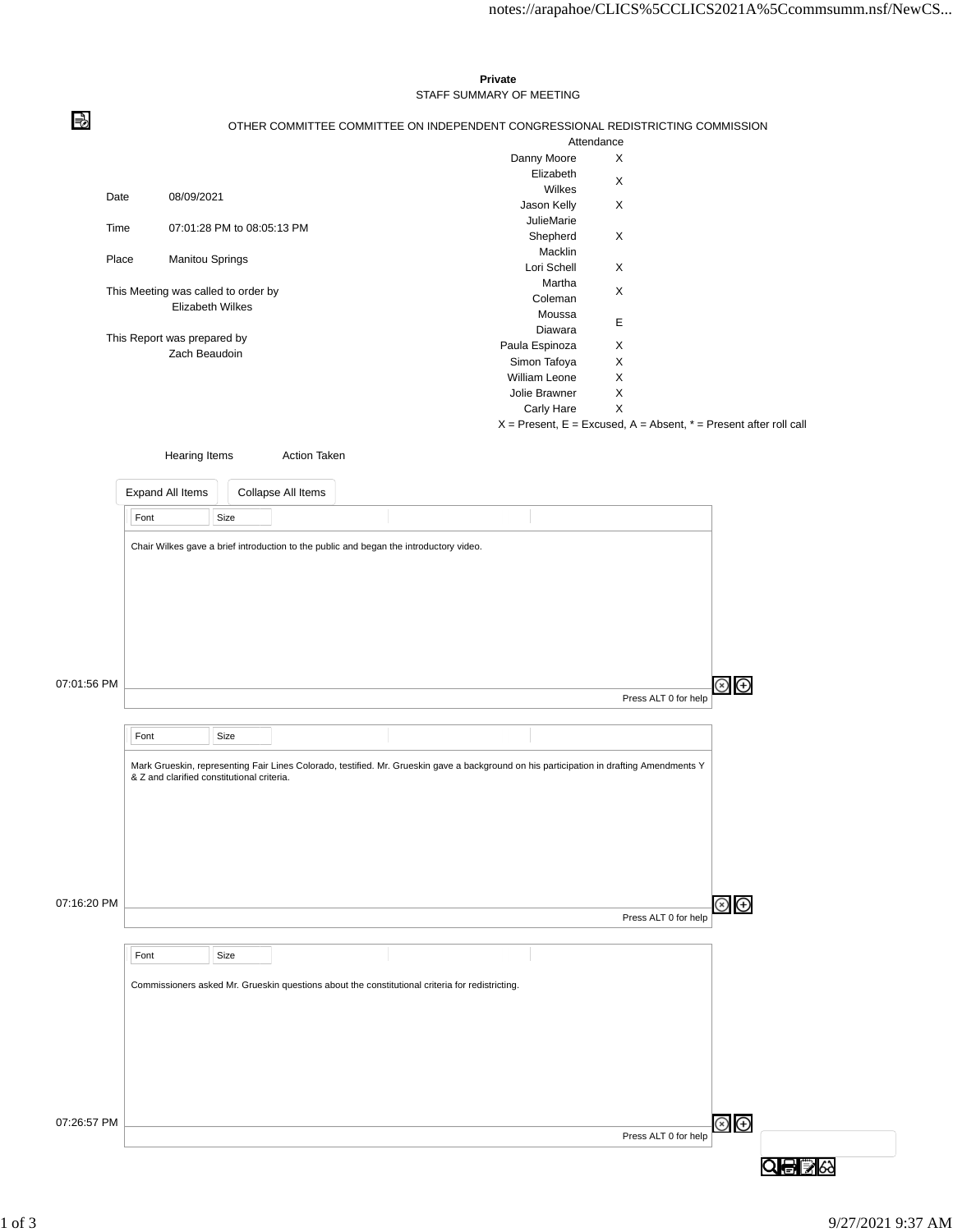|             | Font                         | Size |                                                       |                                                                                                                                                                                                                                                     |                      |               |
|-------------|------------------------------|------|-------------------------------------------------------|-----------------------------------------------------------------------------------------------------------------------------------------------------------------------------------------------------------------------------------------------------|----------------------|---------------|
|             |                              |      | Questions and discussion with Mr. Grueskin continued. |                                                                                                                                                                                                                                                     |                      |               |
|             |                              |      |                                                       |                                                                                                                                                                                                                                                     |                      |               |
|             |                              |      |                                                       |                                                                                                                                                                                                                                                     |                      |               |
|             |                              |      |                                                       |                                                                                                                                                                                                                                                     |                      |               |
|             |                              |      |                                                       |                                                                                                                                                                                                                                                     |                      |               |
|             |                              |      |                                                       |                                                                                                                                                                                                                                                     |                      |               |
| 07:38:20 PM |                              |      |                                                       |                                                                                                                                                                                                                                                     |                      | $\circledast$ |
|             |                              |      |                                                       |                                                                                                                                                                                                                                                     | Press ALT 0 for help |               |
|             | Font                         | Size |                                                       |                                                                                                                                                                                                                                                     |                      |               |
|             |                              |      |                                                       |                                                                                                                                                                                                                                                     |                      |               |
|             | preliminary map.             |      |                                                       | Ron Bliss, representing self, testified. Mr. Bliss asked commissioners clarifying questions about the process and added his opinions on the                                                                                                         |                      |               |
|             |                              |      |                                                       |                                                                                                                                                                                                                                                     |                      |               |
|             |                              |      |                                                       |                                                                                                                                                                                                                                                     |                      |               |
|             |                              |      |                                                       |                                                                                                                                                                                                                                                     |                      |               |
|             |                              |      |                                                       |                                                                                                                                                                                                                                                     |                      |               |
|             |                              |      |                                                       |                                                                                                                                                                                                                                                     |                      |               |
| 07:43:43 PM |                              |      |                                                       |                                                                                                                                                                                                                                                     | Press ALT 0 for help | $\circledast$ |
|             |                              |      |                                                       |                                                                                                                                                                                                                                                     |                      |               |
|             | Font                         | Size |                                                       |                                                                                                                                                                                                                                                     |                      |               |
|             |                              |      |                                                       | Chair Wilkes answered Mr. Bliss' questions about preliminary maps and nonpartisan staff.                                                                                                                                                            |                      |               |
|             |                              |      |                                                       |                                                                                                                                                                                                                                                     |                      |               |
|             |                              |      |                                                       |                                                                                                                                                                                                                                                     |                      |               |
|             |                              |      |                                                       |                                                                                                                                                                                                                                                     |                      |               |
|             |                              |      |                                                       |                                                                                                                                                                                                                                                     |                      |               |
|             |                              |      |                                                       |                                                                                                                                                                                                                                                     |                      |               |
| 07:50:10 PM |                              |      |                                                       |                                                                                                                                                                                                                                                     |                      | $\bigoplus$   |
|             |                              |      |                                                       |                                                                                                                                                                                                                                                     | Press ALT 0 for help |               |
|             | Font                         | Size |                                                       |                                                                                                                                                                                                                                                     |                      |               |
|             |                              |      |                                                       |                                                                                                                                                                                                                                                     |                      |               |
|             |                              |      |                                                       | Cort Hansu, representing self, testified. Mr. Hansu testified that he believes the senate district for the western part of<br>Colorado Springs does a better job representing his community than the house districts do based on compactness of the |                      |               |
|             | community.                   |      |                                                       |                                                                                                                                                                                                                                                     |                      |               |
|             |                              |      |                                                       |                                                                                                                                                                                                                                                     |                      |               |
|             |                              |      |                                                       |                                                                                                                                                                                                                                                     |                      |               |
|             |                              |      |                                                       |                                                                                                                                                                                                                                                     |                      |               |
|             |                              |      |                                                       |                                                                                                                                                                                                                                                     |                      |               |
| 07:51:17 PM |                              |      |                                                       |                                                                                                                                                                                                                                                     | Press ALT 0 for help | $\circledast$ |
|             |                              |      |                                                       |                                                                                                                                                                                                                                                     |                      |               |
|             | Font                         | Size |                                                       |                                                                                                                                                                                                                                                     |                      |               |
|             |                              |      |                                                       | Patrick Davis, representing self, testified. Mr. Davis believes that the West of Colorado Springs is a community of interest and they are                                                                                                           |                      |               |
|             | bound by their local issues. |      |                                                       |                                                                                                                                                                                                                                                     |                      |               |
|             |                              |      |                                                       |                                                                                                                                                                                                                                                     |                      |               |
|             |                              |      |                                                       |                                                                                                                                                                                                                                                     |                      |               |
|             |                              |      |                                                       |                                                                                                                                                                                                                                                     |                      |               |
|             |                              |      |                                                       |                                                                                                                                                                                                                                                     |                      |               |
| 07:57:42 PM |                              |      |                                                       |                                                                                                                                                                                                                                                     |                      | $\circledast$ |
|             |                              |      |                                                       |                                                                                                                                                                                                                                                     | Press ALT 0 for help |               |
|             |                              |      |                                                       |                                                                                                                                                                                                                                                     |                      |               |
|             |                              |      |                                                       |                                                                                                                                                                                                                                                     |                      | Q骨oる          |